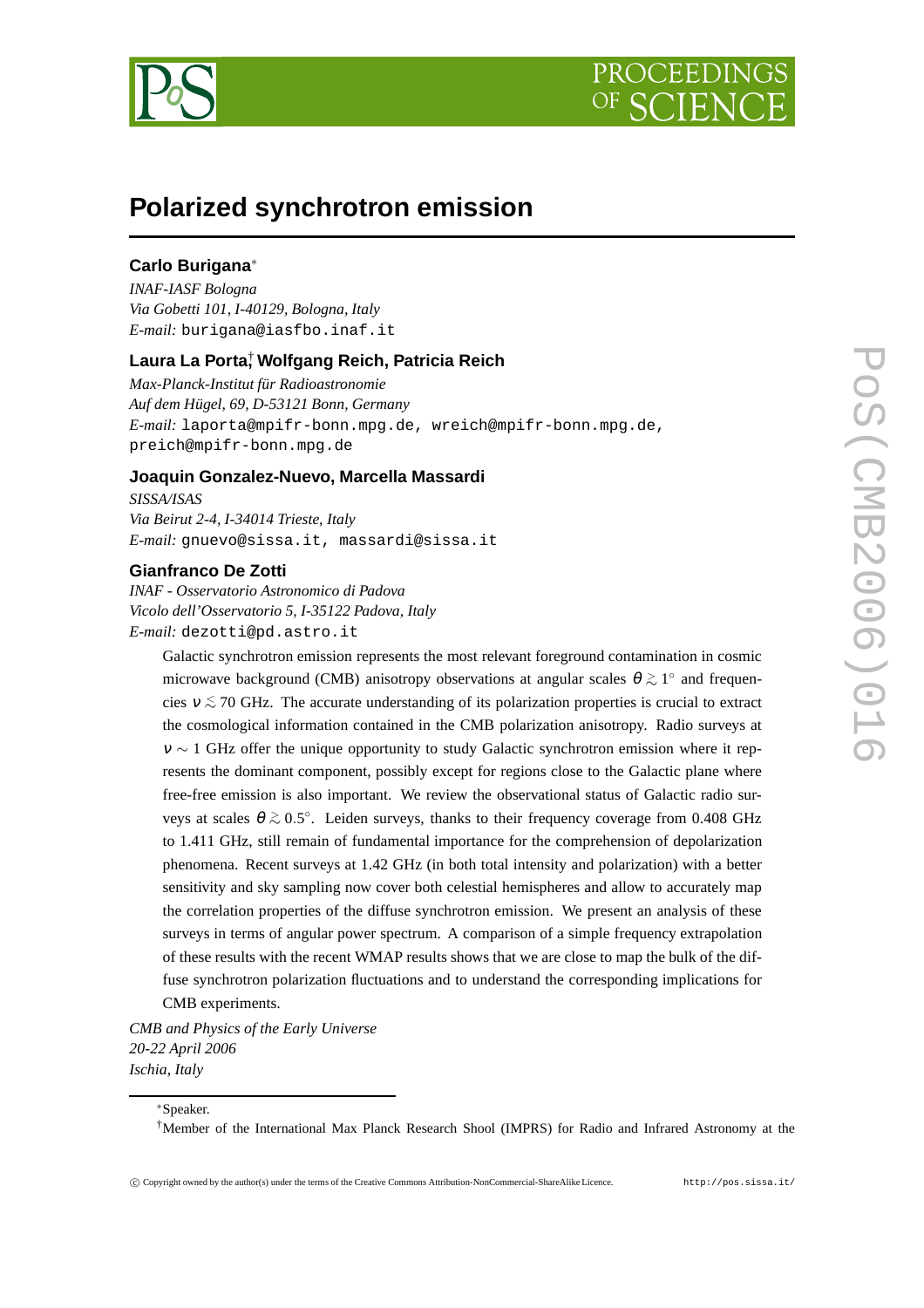# **1. Introduction**

The Galactic polarized diffuse synchrotron radiation is expected to play the major role at frequencies below 70 GHz on intermediate and large angular scales ( $\theta \gtrsim 30'$ ), at least at medium and high Galactic latitudes where satellites have the clearest view of the CMB anisotropies. At about 1 GHz the synchrotron emission is the most important radiative mechanism out of the Galactic plane, while at low latitudes it is comparable with the bremsstrahlung; however the free-free emission is unpolarized, whereas the synchrotron radiation could reach a theoretical intrinsic degree of polarization of about 75% (see [17]). Consequently, radio frequencies are the natural range for studying it (see [42]), though it might be affected by Faraday rotation and depolarization.

It is standard practice to characterize the CMB anisotropies in terms of angular power spectrum ([34, 22, 56]) (APS) as a function of the multipole,  $\ell$  (inversely proportional to the angular scale,  $\ell \simeq 180/\theta$ <sup>(°</sup>)), in total intensity (*T* mode), polarization (*PI*, *E*, and *B* modes), and crosscorrelation modes (in particular, we will consider the *T E* mode). Although the APS is certainly not exhaustive to fully characterize the complexity of the intrinsically non-Gaussian Galactic emission, it is of increasing usage also to characterize the Galactic foreground correlation properties in both data analysis and theoretical studies (see e.g. [1, 11, 12]). Using the anafast facility of the HEALPix<sup>1</sup> package by [18], we computed the APS of the above modes for the various considered surveys, sky areas, and frequencies.

## **2. Analysis of the Leiden polarization surveys**

Nowadays the only available radio data suitable for multifrequency studies on large scales are the so called Leiden surveys ([5]), globally covering a sky fraction of about ∼ 50%, mainly in the northern Galactic hemisphere. These linear polarization surveys are the result of different observational campaigns carried out in the sixties with the Dwingeloo 25-m radio telescope at 408, 465, 610, 820 and 1411 MHz with angular resolutions respectively of  $\theta_{HPBW} = 2.3^{\circ}, 2.0^{\circ}, 1.5^{\circ}, 1.0^{\circ}, 0.6^{\circ}$ . The complete data sets as well as the observations reduction and calibration methods have been presented by [5]. Specific interpolation methods to project these surveys into HEALPix maps with pixel size  $\simeq 0.92^{\circ}$  (see Fig. 1) have been recently implemented ([27]), catching with the main problem of these surveys, i.e. their poor average sampling across the sky and their limited sensitivity  $({\sim 0.34, 0.33, 0.16, 0.11}$  and 0.06 K from the lower to the higher frequency, respectively). Such methods have been successfully tested against simulations.

Three sky areas with sampling significantly better than the average (by a factor  $\simeq$  4; [1, 6, 27]) permit to reach multipoles  $\ell \simeq 100$ : patch 1 [ $(110^{\circ} \le l \le 160^{\circ}, 0^{\circ} \le b \le 20^{\circ})$ ]; patch 2 [ $(5^{\circ} \le$ *l* ≤ 80°, *b* ≥ 50°) together with (0° ≤ *l* ≤ 5°, *b* ≥ 60°) and (335° ≤ *l* ≤ 360°, *b* ≥ 60°)]; patch 3 [( $10° \le l \le 80°$ ,  $b \ge 70°$ )]. These patches are associated with the brightest structures of the polarized radio sky, i.e. the Fan Region (patch 1) and the North Polar Spur (NPS) (patch 2 and 3). The NPS has been extensively studied (see [43, 15]). The theories that better meet the observations interprete the NPS as the front shock of an evolved Supernova Remnant (SNR), whose distance should be  $\sim 100 \pm 20$  pc (inferred from starlight polarization, see [3]). In contrast, the present

Universities of Bonn and Cologne.

<sup>1</sup>http://healpix.jpl.nasa.gov/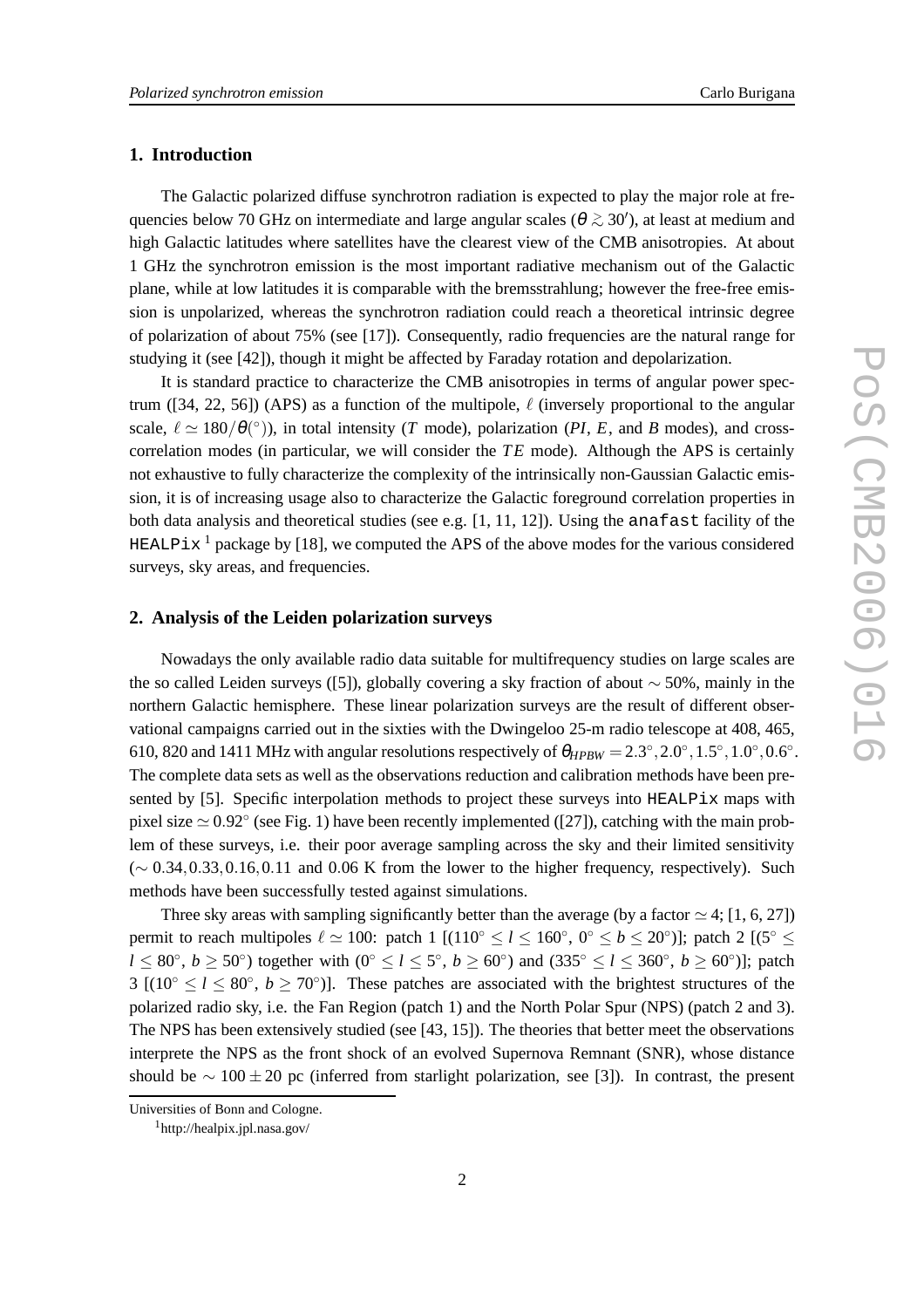

**Figure 1:** *PI*, *Q*, and *U* maps at 408 MHz and 1411 MHz obtained from the Leiden surveys data tables. Adapted from [27].



and patch 3 (right panel) together with the corresponding best fit curves (dot-dash lines). The lower curves in each panel are  $C_{\ell}^{PI}$ , while the other ones represent  $C_{\ell}^{E,B}$  multiplied by 10. Right panels: synchrotron component of the APS derived for the survey full coverage for the polarized intensity (left panel) and for  $C_{\ell}^{E,B}$  (right panel) at the various frequencies: 408 (solid line), 465 (dashes), 610 (dot-dash), 820 (three dot-dash), and 1411 MHz (long dashes). Adapted from [27].

knowledge of the Fan Region is much poorer. A rough estimate of its distance can be derived from purely geometrical considerations: it has such an extent on the sky that it must be located within  $(1-2)\times10^2$  pc from the Sun not to have unrealistically large dimension (see also [54]). Another common and remarkable characteristic of the selected areas is that the polarization vectors appear mostly aligned at the two higher frequencies of the Leiden surveys. Another region (patch 4) located at (70°  $\le l \le 120$ °,  $-45$ °  $\le b \le -15$ °) with a sky sampling in the average (its APS is then statistically relevant only for  $\ell \lesssim 50$ ) but characterized by a rather low signal has been also considered by [27].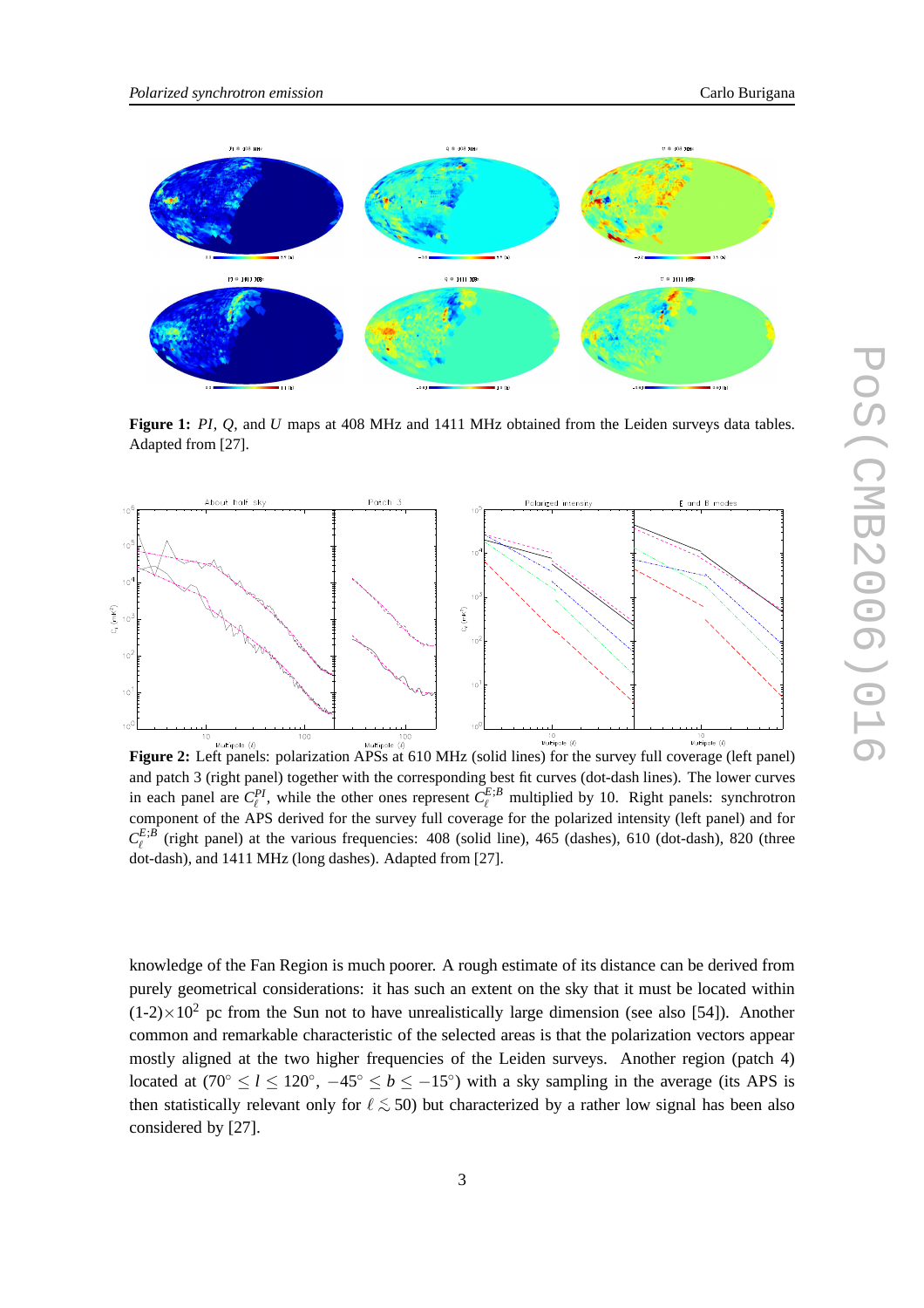#### **2.1 Angular power spectra**

In general, the  $E$  and  $B$  modes turned out to be extremely similar  $2$ , so that, instead of studying each of them singularly, it can be more advantageous to consider their average  $C_{\ell}^{E,B} = (C_{\ell}^{E} + C_{\ell}^{B})/2$ ([27]). In some cases we could even consider a unique APS defined as  $(C_{\ell}^{PI} + C_{\ell}^{E} + C_{\ell}^{E})/3$ . The maps essentially represent the Galactic polarized synchrotron emission, smoothed with the beam of the radiotelescope and contaminated by the noise. As a consequence, their APSs can be fit as the sum of two components,  $C_{\ell} = C_{\ell}^{synch} W_{\ell} + C_{\ell}^{N}$ . We exploit the power law approximation  $C_{\ell}^{synch} \simeq \kappa \cdot \ell^{\alpha}$  and assume a symmetric, Gaussian beam, i.e. a window function  $W_{\ell} = e^{-(\sigma_{\ell}\ell)^{2}}$ , where  $\sigma_b = \theta_{HPBW} (\text{rad}) / \sqrt{8 \text{ln}2}$ . Under the hypothesis of uncorrelated Gaussian random noise (white noise),  $C_{\ell}^{N} = C_{\ell}^{WN} \sim \text{const}$ . The fit has been performed on the multipole range [30,200] for the patches and [2,200] for the full-coverage maps ([27]). In fact, the flattening occurring at higher multipoles helps the recovering of the noise constant, in spite of the fact that no reliable astrophysical information can be derived for  $\ell > 100$  from the APSs even in the three better sampled regions ([6]). For the patches, a single set of the parameters  $\kappa$ , α allows to describe the APS in the entire range of multipoles. In the case of the survey full coverage two sets of  $\kappa$ ,  $\alpha$  are needed, each of them appropriate to a certain multipole range. In fact, at all frequencies a change in the APS slope occurs in correspondance of  $\ell \sim 10$  for both  $C_{\ell}^{PI}$  and  $(C_{\ell}^{E} + C_{\ell}^{B})/2$ . As an example, Fig. 2 displays the APS and the corresponding best fit curve at 610 MHz for the survey full coverage and one patch. It shows also the recovered synchrotron term,  $C_{\ell}^{synch}$  $\ell^{synch}$ , for the survey. Table 1 lists the values of  $\kappa$ ,  $\alpha$  obtained for the patches. In the multipole range 30  $\leq \ell \leq 100$  a general trend appears: from the lowest to the highest frequency the slope steepens from  $\sim$  −(1-1.5) to  $\sim$  −(2-3), with a weak dependence on the considered sky region ([27]).

|                | <b>408 MHz</b>              |           | 465 MHz                     |           | 610 MHz                     |           | 820 MHz                     |           | 1411 MHz                    |           |
|----------------|-----------------------------|-----------|-----------------------------|-----------|-----------------------------|-----------|-----------------------------|-----------|-----------------------------|-----------|
|                | $\kappa$ (mK <sup>2</sup> ) | $-\alpha$ | $\kappa$ (mK <sup>2</sup> ) | $-\alpha$ | $\kappa$ (mK <sup>2</sup> ) | $-\alpha$ | $\kappa$ (mK <sup>2</sup> ) | $-\alpha$ | $\kappa$ (mK <sup>2</sup> ) | $-\alpha$ |
|                | $9.80 \cdot 10^{4}$         | 0.99      | $6.00 \cdot 10^5$           | 1.50      | $2.21 \cdot 10^6$           | 2.05      | $3.08 \cdot 10^6$           | 2.59      | $9.80 \cdot 10^5$           | 2.90      |
|                | $1.00 \cdot 10^5$           | 1.10      | $6.00 \cdot 10^5$           | 1.67      | $9.44 \cdot 10^6$           | 2.69      | $2.02 \cdot 10^6$           | 2.64      | $9.80 \cdot 10^5$           | 2.90      |
| 2              | $1.26 \cdot 10^6$           | 1.81      | $2.50 \cdot 10^6$           | 1.95      | $2.00 \cdot 10^{7}$         | 2.66      | $2.58 \cdot 10^6$           | 2.56      | $1.85 \cdot 10^6$           | 3.13      |
|                | $1.26 \cdot 10^{6}$         | 1.10      | $1.00 \cdot 10^5$           | 1.32      | $3.10 \cdot 10^5$           | 1.82      | $2.00 \cdot 10^6$           | 2.68      | $1.85 \cdot 10^6$           | 3.13      |
| $\mathcal{E}$  | $8.00 \cdot 10^{4}$         | 1.12      | $1.81 \cdot 10^7$           | 2.61      | $1.65 \cdot 10^{6}$         | 2.09      | $1.52 \cdot 10^6$           | 2.56      | $1.70 \cdot 10^5$           | 2.45      |
|                | $1.20 \cdot 10^5$           | 1.61      | $8.00 \cdot 10^5$           | 1.32      | $9.00 \cdot 10^5$           | 2.28      | $3.53 \cdot 10^6$           | 2.93      | $2.70 \cdot 10^5$           | 2.10      |
| $\overline{4}$ | $2.00 \cdot 10^{4}$         | 0.91      | $2.60 \cdot 10^{4}$         | 1.08      | $3.10 \cdot 10^6$           | 2.69      | $3.36 \cdot 10^{6}$         | 3.07      | $6.10 \cdot 10^5$           | 2.97      |
|                | $2.00 \cdot 10^4$           | 0.91      | $1.10 \cdot 10^5$           | 1.65      | $2.60 \cdot 10^5$           | 2.24      | $7.00 \cdot 10^4$           | 2.28      | $1.00 \cdot 10^6$           | 3.33      |

**Table 1:** Least-square best fit parameters  $\kappa$  and  $\alpha$  obtained in the APS analysis of the patches. Relative errors on the best fit parameters are  $\sim$  10%. The considered multipole range is [30-200]. For each patch, the first (second) line refers to  $C_{\ell}^{PI}$  ( $C_{\ell}^{E;B}$ ). Adapted from [27].

<sup>2</sup>On the contrary, the *E* and *B* modes of the primordial CMB anisotropies differ largely as they are induced by different mechanisms (e.g. [44], [25].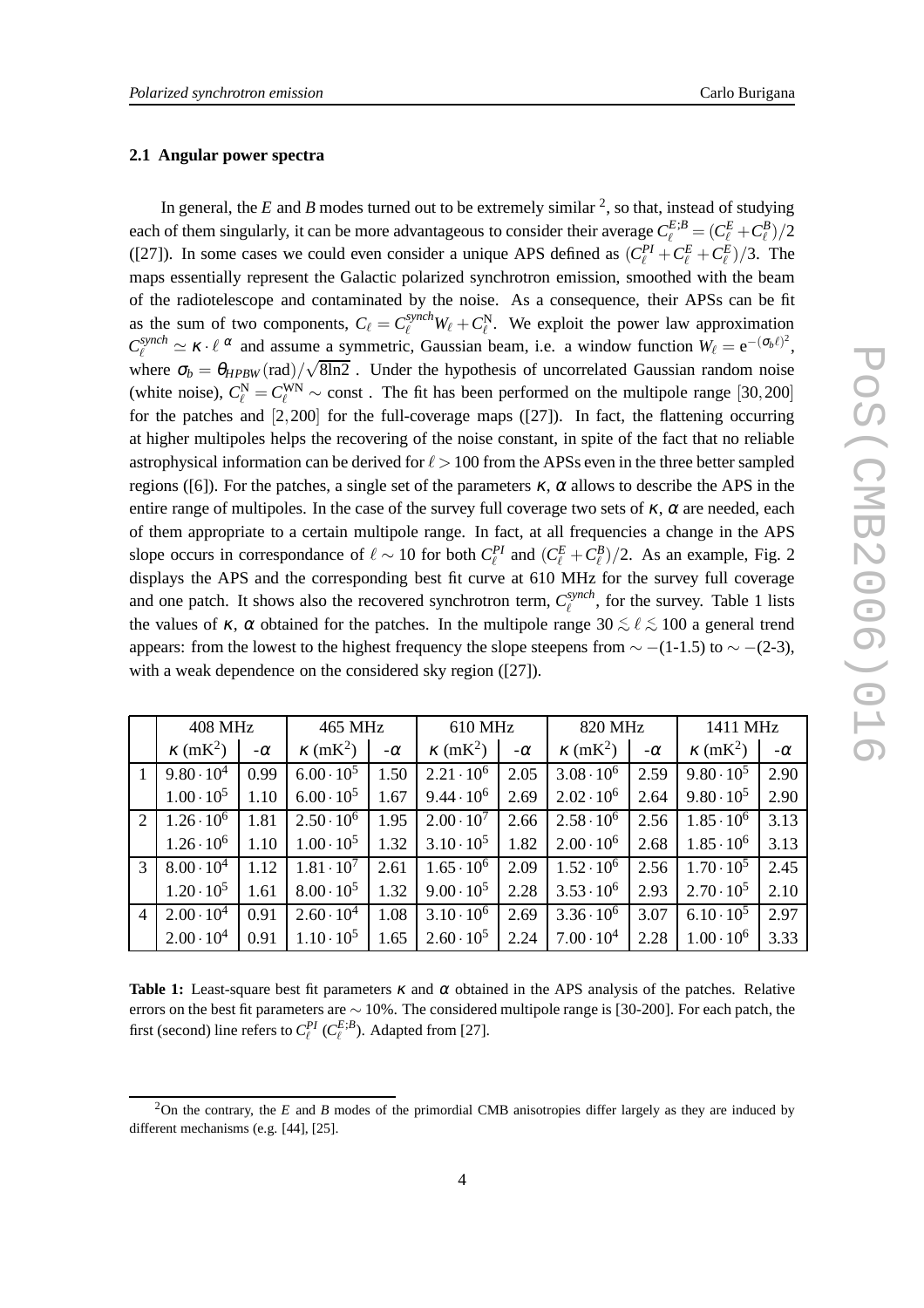#### **3. Multifrequency APS analysis of Faraday depolarization effects**

The theoretical intrinsic behaviour of the synchrotron total intensity emission predicts a power law dependence of the APS amplitude on frequency:  $T^{synch} \propto V^{-\beta} \Rightarrow C_{\ell}^{synch}$  $\ell^{synch}(v) \propto v^{-2\beta}$ , where  $\beta = \delta + 2$ . The values of  $\delta$  deduced from radio observations change with the considered sky position and range between  $\sim$  0.5 and  $\sim$  1 (see [39, 36]). In principle, one would expect the synchrotron emission to be highly polarized, up to a maximum percentage of  $\sim$  75% ([17]). In the ideal case of constant degree of polarization the above formulae would apply also to the polarized component of the synchrotron emission, once the brightness temperature has been properly rescaled. However, depolarization effects are relevant at radio frequencies and can mask a possible correlation between total and polarized intensity. The current knowledge of  $\beta$  for the Galactic diffuse polarized emission is very poor, but already indicates that due to depolarization phenomena the observed  $\beta$  can be much lower than  $\sim$  2.7 (e.g. for the NCP [52] quote  $\beta \sim$  1.87). From the values of  $C_{\ell=\tilde{\ell}}^{synch}$  $\int_{\ell=\tilde\ell}^{syncn}(\nu)$  at various  $\ell$ , the APS amplitude is found to decrease with frequency, but this frequency dependence is weaker than that observed in total intensity, as expected in the presence of a frequency dependent depolarization ([27]).

An electromagnetic wave travelling through a magnetized plasma will undergo a change in the polarization status. Its polarization vector will be rotated by an angle  $\Delta\phi$  [rad] =  $RM$ [rad/m<sup>2</sup>] ·  $\lambda^2[m^2]$ , where the rotation measure, *RM*, is the line of sight integral *RM*[rad/m<sup>2</sup>] = 0.81  $\int n_e[\text{cm}^{-3}] \cdot$  $B_{\parallel}[\mu G]dl[pc]$ , being  $n_e$  the electron density and  $B_{\parallel}$  the component of the magnetic field along the line of sight. In the *slab model* ([9]), differential rotation of the polarization angle decreases the polarized intensity (Faraday depolarization) and the observed and intrinsic polarization intensities are related by  $T^{p,obs}(\lambda) = T^{p,intr}(\lambda) \cdot |\sin \Delta \phi / \Delta \phi|$  . Being  $(T^p)^2 \propto C_\ell(\nu)$ , the above formula reads:  $C_{\ell}(v) = C_{\ell}^{intr}(v) \cdot (\sin \Delta\phi/\Delta\phi)^2$ , where  $C_{\ell}^{intr}(v) = \kappa \cdot \ell^{\alpha} \cdot v^{-2\beta}$ . At a given  $\ell$ , considering two frequencies we have:  $C_{\ell}(v_1)/C_{\ell}(v_2) = (v_1/v_2)^{-2\beta} \cdot (\Delta \phi_2/\Delta \phi_1)^2 \cdot (\sin \Delta \phi_1/\sin \Delta \phi_2)^2$ . Given  $\beta$ , the expression on the right side of this equation can be computed as a function of *RM* and the observed value of  $C_{\ell}(v_1)/C_{\ell}(v_2)$  can provide informations about *RM*.

If the polarization angles vary within the beam area, then observations of the same sky region with different angular resolution will give an apparent change of the polarized intensity with frequency because of *beamwidth depolarization*; on the contrary, bandwidth depolarization is negligible for these surveys (see [16, 45]). Suppose  $\theta_{HPBW,1}$  and  $\theta_{HPBW,2}$  (<  $\theta_{HPBW,1}$ ) are the angular resolutions respectively at  $v_1$  and  $v_2$ . The effect of beamwidth depolarization on  $C_\ell(v_1)/C_\ell(v_2)$  can be removed smoothing the map at the frequency  $v_2$  to the (lower) angular resolution of the map at the frequency  $v_1$  or, equivalently in practice, multiplying the observed APSs ratio,  $C_\ell(v_1)/C_\ell(v_2)$ by  $e^{(\Delta \sigma_b \ell)^2}$ , where  $\Delta \sigma_b = \sigma_1^2 - \sigma_2^2$  ( $\sigma_i = \theta_{HPBW,i}$  (rad)/ $\sqrt{8\ln 2}$ ; *i* = 1, 2).

Therefore, from  $C^{synch}_{\tilde{a}}$ ˜ℓ (820 MHz)/*C synch*  $\zeta_{\ell}^{syncn}$  (1411 MHz) (case in which the oscillations of this theoretical ratio do not introduce the dramatic degeneration appearing at lower frequencies), the following intervals of *RM* are found to be compatible with the data:  $\simeq$  9-17, 53-60, 75-87, 123-130 rad/m<sup>2</sup> together with two narrow intervals at  $\simeq$  70 and 140 rad/m<sup>2</sup> ([27]). A typical *RM* value of  $\simeq$  8 rad/m<sup>2</sup> has been reported by [47], however this is likely a lower limit to the real values. The possible values of the *RMs* can be also constrained by the observed polarization degree, defined as  $\Pi = T^p/T$  . The mean polarization degree  $\overline{\Pi}$  in the portion of the sky covered by the Leiden survey at 1411 MHz can be estimated exploiting the total intensity northern sky map at 1.4 GHz ([41, 38]):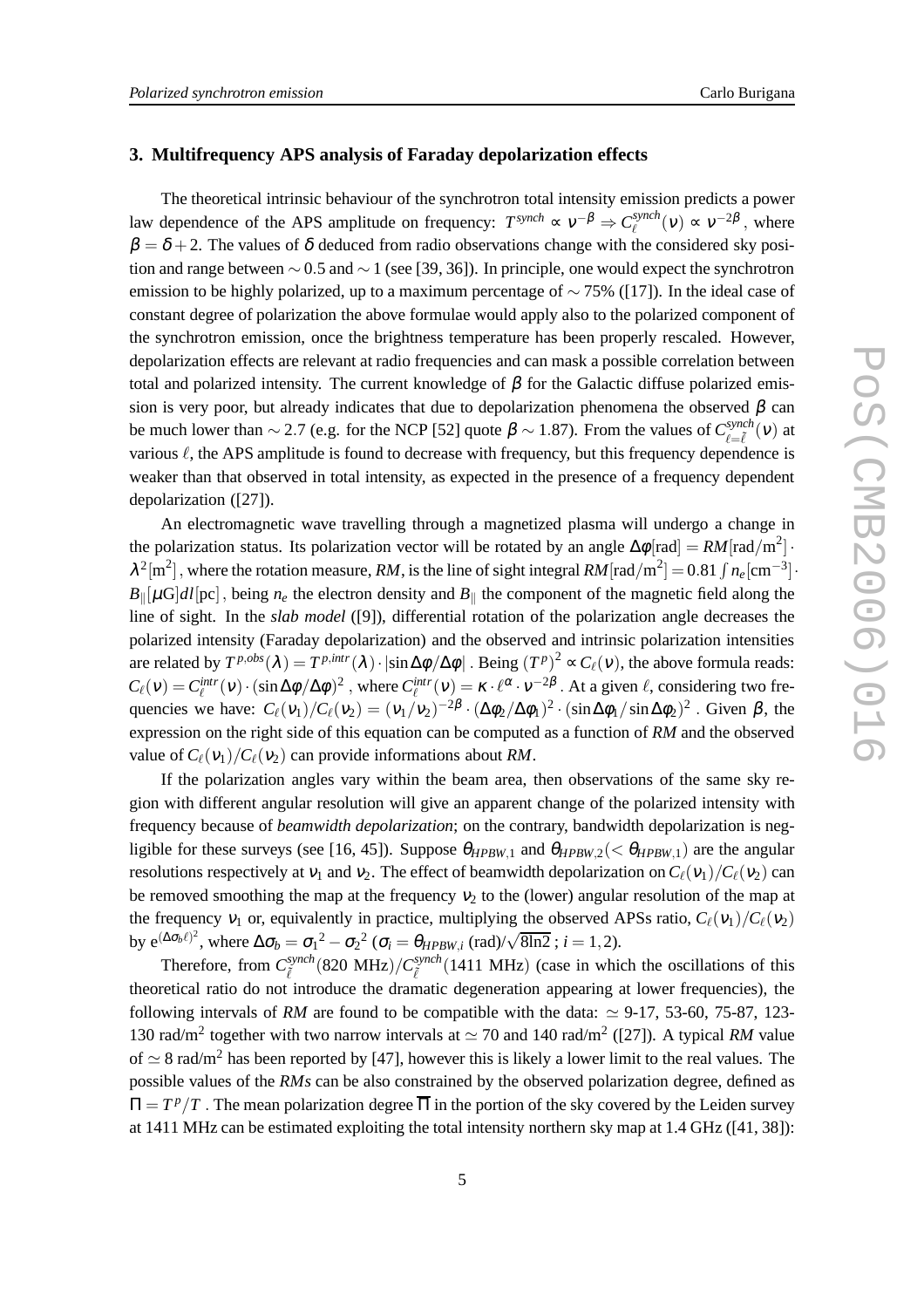

**Figure 3:** Maps of the *Q* Stokes parameter at 408 MHz before (left panel) and after (right panels) the transformation for Faraday depolarization through the *RM* map (middle panel) used in the simulation. Similar results are found for the *U* Stokes parameter. All maps have been smoothed to 2.3°. Adapted from [27].

 $\overline{\Pi}^{obs} \sim 17, 27, 28, 25, 12\%$  for the full coverage and for the patch 1, 2, 3, and 4, respectively. Given the relation between the intrinsic and observed brightness polarized temperature in the slab model approximation, we have:  $\Pi^{obs} = \Pi^{intr} \cdot |\sin \Delta\phi / \Delta\phi|$ . The maximum possible value of  $\Pi^{obs}$  (derived assuming  $\Pi^{intr} = 0.75$ ) can be computed as function of the *RM* and compared with the mean polarization degree actually observed in the considered cases<sup>3</sup>. The observed polarization degree sets the upper limit  $RM \lesssim 50$  rad/m<sup>2</sup>, consistent with the lowest of the *RM* intervals previously identified ([27]).

As already shown, the synchrotron emission APS steepens with increasing frequency. One possible explanation of this behaviour again relies on depolarization arguments: electron density and/or magnetic field fluctuations (in strength and/or direction) might redistribute the synchrotron emission power from larger to smaller angular scales, creating fake structures, the effect being less important at increasing frequency. Sticking to the ISM *slab model*, the Faraday depolarization effects on the APS at 408 MHz and 1420 MHz can be simulated as follows. The 1420 MHz polarization map ([54]) is assumed to represent the intrinsic Galactic synchrotron emission and is scaled down to 408 MHz with a spectral index of  $-2.75$ . The intrinsic polarization angle, as mapped by the polarization angle map at 1420 MHz, should be the same at the two frequencies. An *RM* map constructed exploiting the catalog produced by T.A.T. Spoelstra (private communication), consisting of ∼ 1000 *RM* data, has been adopted to transform the intrinsic <sup>φ</sup> and *PI* for Faraday rotation and differential Faraday depolarization:  $\phi_{out\,put} \rightarrow \phi_{in\,put} + \Delta \phi$  and  $PI_{out\,put} \rightarrow PI_{in\,put} \cdot |sin(\Delta \phi)/\Delta \phi|$ . At 1420 MHz the input and output maps are very similar. At 408 MHz the large scale structure appears significantly depressed in the depolarized map, whereas the small scale features become much more relevant. The results of this toy-simulation are shown in Fig. 3 for the Stokes parameter *Q*. The comparison between the APSs of the input and output maps quantifies this behaviour ([27]): at 1420 MHz the APSs are almost identical while at 408 MHz the depolarized map APSs significantly flatten, in agreement with the derived APS flattening with decreasing frequency reported in Table 1.

<sup>&</sup>lt;sup>3</sup>Note that the observed mean polarization degree might be due to the combination of Faraday depolarization and beam depolarization. In case we were able to correct for beam depolarization effects this analysis will lead to smaller values of RMs. Therefore the results of our analysis are rather conservative and provide upper limits to the RMs compatible with observations in the considered patches.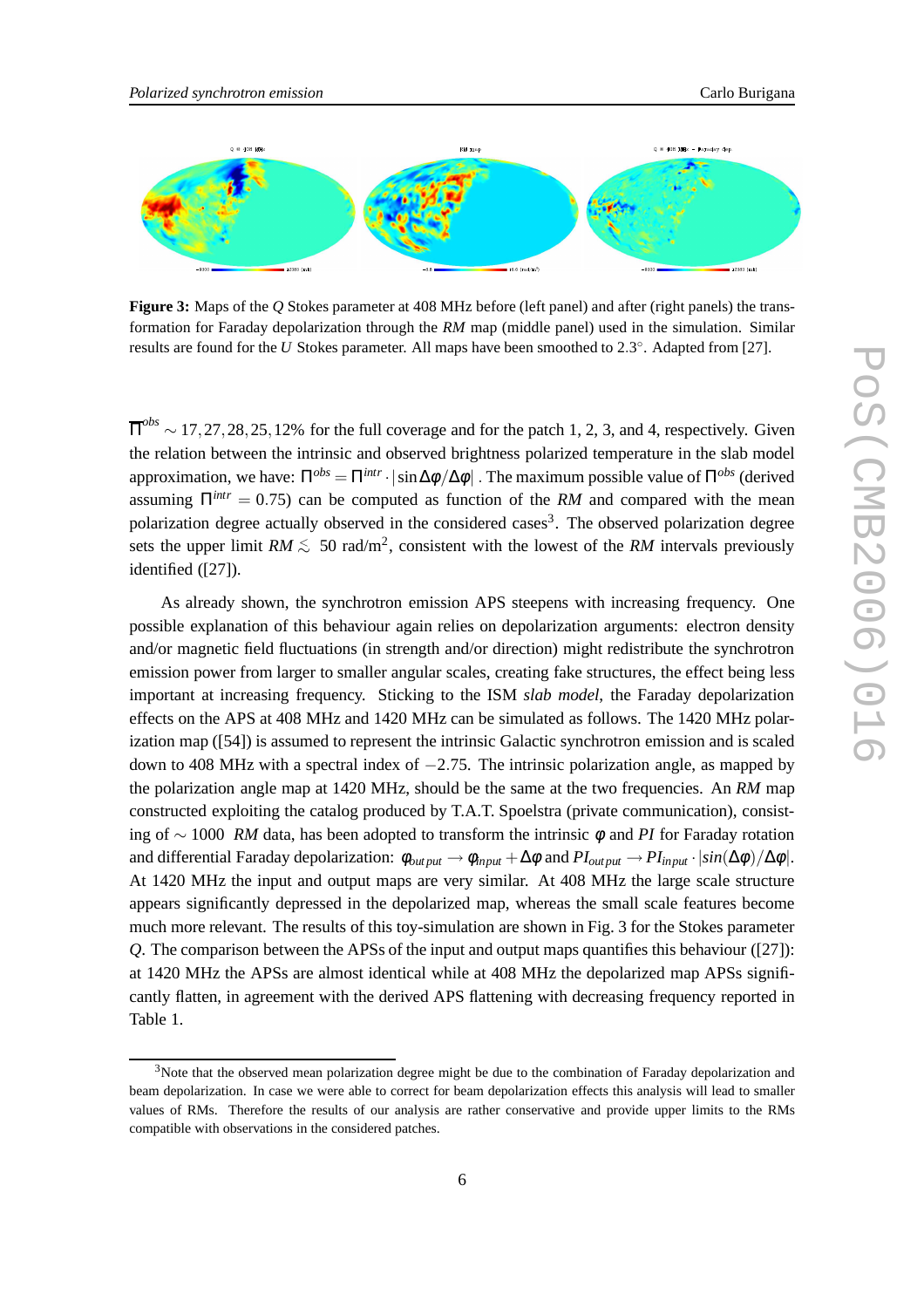

**Figure 4:** Left small panels: gnomonic projection of the considered cold patches in total intensity (top panels) and polarization (bottom panels). Right panels: APSs of the selected cold regions (solid lines (red lines)  $\rightarrow$  *C*<sup>*T*</sup><sub>*C*</sub><sup>*t*</sup>; dashes (blue lines)  $\rightarrow$  *C*<sup>*PI*</sup>; dots (green lines)  $\rightarrow$  *C*<sup>*E*</sup><sub>*C*</sub><sup>*f*</sup>; three dot-dashes (black lines)  $\rightarrow$  *C*<sup>*B*</sup><sub>*C*</sub><sup>*P*</sup>. Adapted from [28].

#### **4. Analysis of the DRAO 1.4 GHz polarization survey**

A new linear polarization survey of the northern celestial hemisphere at 1.42 GHz with an angular resolution  $\theta_{HPBW} \simeq 36'$  has been recently completed using the DRAO 26 m telescope ([54]). The survey has a spacing,  $\theta_s$ , of 15' in right ascension and from 0.25 $\degree$  to 2.5 $\degree$  in declination, which requires interpolation to construct equidistant cylindrical (ECP) maps with  $\theta_{pixel} = 15'$  ([53]). The final maps have an angular resolution of about 36′ and an rms-noise of about 12 mK, which is unique so far in terms of sensitivity and coverage. These polarization data have been used by [28] in combination with the Stockert total intensity map at 1.42 GHz ([41, 38]), having the same angular resolution, similar sensitivity, and  $\theta_s = 15'$ .

#### **4.1 Selected areas and results**

Being interested in the diffuse Galactic synchrotron emission, [8] subtracted discrete sources (DSs) from the total intensity map (only very few sources are visible in polarization out of the plane) performing a 2-dimensional Gaussian fitting (NOD2-software library, [19]). We are confident that at  $|b| \gtrsim 45^\circ$  DSs with peak flux densities exceeding  $\sim 1$  Jy have been removed that way (see [8] for a map of the subtracted DSs).

We then derived the APSs in both temperature and polarization for the whole DRAO survey coverage and the three following sky areas (see Fig. 4) characterized by a relatively weak polarized intensity: patch A -  $180^\circ \le l \le 276^\circ$ ,  $b \ge 45^\circ$ ; patch B -  $193^\circ \le l \le 228^\circ$ ,  $b \le -45^\circ$ ; patch C - $65^{\circ} \le l \le 180^{\circ}$ ,  $b \ge 45^{\circ}$ . In all patches the polarization APSs are rather similar ([28]). This fact might indicate that depolarization due to differential Faraday rotation should not be relevant in such regions of the sky with respect to the investigated angular scales ([27]). In fact, rotation measure (RM) maps ([21, 13]) obtained interpolating RM data of extragalactic sources show very low values in correspondence of such areas. However, the degree of polarization is on average a few percent, well below the maximum theoretical value of ∼ 75%. The reason for the low fractional polarization is not clear. One possibility is that depolarization other than differential is present (e.g.  $[45]$ ).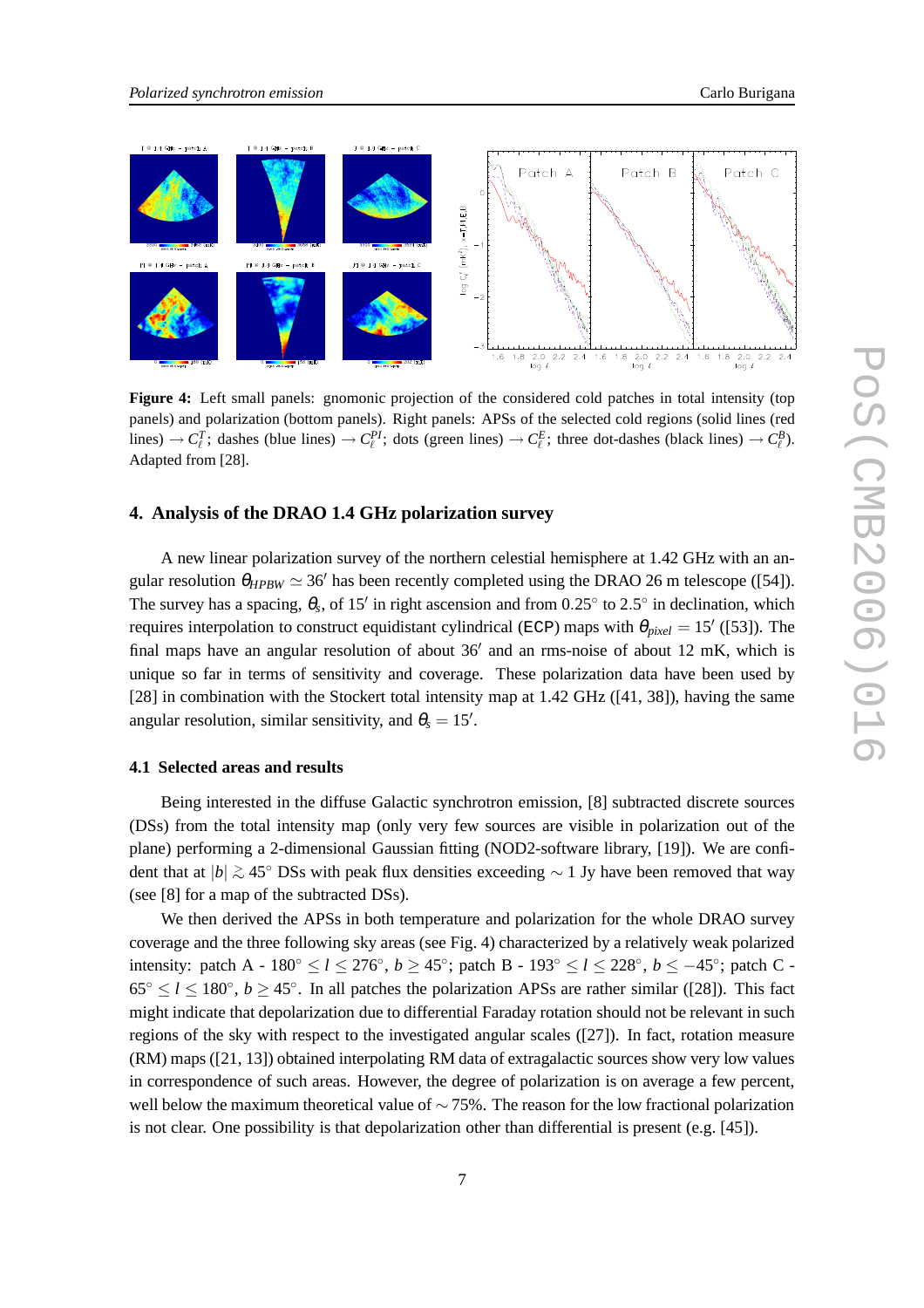| Coverage |                 | Best Fit parameters              |                         |                              |  |  |  |
|----------|-----------------|----------------------------------|-------------------------|------------------------------|--|--|--|
|          |                 | $\log_{10}$ K (mK <sup>2</sup> ) | α                       | $c^{src}$ (mK <sup>2</sup> ) |  |  |  |
|          | $C_{\ell}^I$    | $4.339^{-0.231}_{+0.284}$        | 0.03<br>$-2.64^{+}$     | 0.047                        |  |  |  |
|          | $C^{PI}_{\ell}$ | $4.748_{+0.650}^{-0.350}$        | $-2.94^{+0.20}_{-0.22}$ | $0.004^{-}$                  |  |  |  |
|          | $\neg E;B$      |                                  |                         | 0.005<br>$-0.005$            |  |  |  |

**Table 2:** Least-square best fit parameters describing the total intensity and polarization APSs for the patch C in the range  $30 < \ell < 300$ . The errors are given so that the upper (resp. lower) values correspond to the best fit parameters set with the flattest (resp. steepest) slope. Adapted from [28].

The APSs (namely  $C_{\ell}^{T}$ ,  $C_{\ell}^{PI}$  and  $C_{\ell}^{E;B}$  $\mathcal{L}^{(E;B)}$  can be modelled as  $C_{\ell} = (C_{\ell}^{synch} + c^{src}) \cdot W_{\ell} + c^{WN}$ ([28]). The power law approximation  $C_{\ell}^{synch} \simeq \kappa \cdot \ell^{\alpha}$  has been exploited. The contribution of non-subtracted DSs has been modelled with a constant term according to the formalism of Poisson fluctuations from extragalactic point sources ([49]). From extragalactic source counts at 1.4 GHz (see e.g. [37]) we estimate  $c^{src} \sim 0.09$  mK<sup>2</sup> for the total intensity case. We assumed again a symmetric Gaussian beam window function. A first guess estimate of the noise term  $c^{WN}$  is provided by  $C_{\ell}^{WN} \sim 4\pi \cdot \sigma_{pix}/N_{pix}$ , where  $N_{pix}$  is the number of pixels in the HEALPix map and  $\sigma_{pix} = \sigma_{pix,HEALPix} \sim N^{-1/2} \cdot \sigma_{pix,ECP}$  with *N* number of the ECP pixels corresponding to each HEALPix pixel at a given latitude.

The resulting best fit parameters for one patch are listed in Table 2. The parameter range for the Galactic synchrotron emission APS is  $\alpha \sim [-2.71, -2.60]$  for the slope and  $\log_{10} \kappa \sim [4.067, 4.339]$ (*κ* in mK<sup>2</sup>) for the amplitude. The DS contribution is in the range  $c_{src} \sim [0.023, 0.047] \text{ mK}^2$ , which is consistent, within the errors, with the above source count estimate  $4$ . For polarization, the derived slopes are generally steeper, varying in the interval  $\alpha \sim [-3.02, -2.62]$  for  $C_{\ell}^{PI}$  and  $\alpha \sim$ [−3.05,−2.55] for *C E*;*B*  $\ell^{E,B}$  ([28]). The DS contribution is on average much lower than in temperature, being clearly compatible with zero  $5$ . The possibility to apply a source subtraction exploiting dedicated point source templates ([31]) produced from existing catalogs is under investigation.

## **5. Local analysis of the all-sky surveys**

In the recent years a complete coverage of the radio sky at 1420 MHz, both in total intensity and in polarization intensity, has been achieved. It derives from the combination of the Stockert total intensity survey ([41, 38]), of two DRAO polarization survey previously discussed, and of the Villa Elisa total intensity ([40]) and polarization ([48]) survey which covers the southern celestial hemisphere with the same resolution, similar sensitivity, and with a uniform sampling  $(\theta_s = 15')$ .

<sup>&</sup>lt;sup>4</sup>The bulk of discrepancy of a factor ∼ 2 between the value of  $c^{src}$  recovered by our fit and that predicted from best fit number counts can be in fact produced by the survey sky sampling  $(\theta_s)$  of 15'.

<sup>5</sup>The best fit results may suggest a polarization degree (obtained considering also the contribution of the subtracted DSs,  $\sim$  0.05 – 0.2 mK<sup>2</sup>, to the temperature APS) considerably higher than  $\sim$  2%, the value found for NVSS extragalactic (mainly steep spectrum) sources ([32, 50]). It may imply a presence (or a combination) of spurious instrumental polarization at very small scales, of a significant contribution from highly polarized Galactic sources ([30]) non-subtracted in the maps, or of a flattening of the diffuse synchrotron polarized emission APS at  $\ell \gtrsim 200 - 250$  with respect to the behaviour at  $\ell \lesssim 200-250$ , as that found in higher resolution analyses on smaller sky areas ([1, 10]).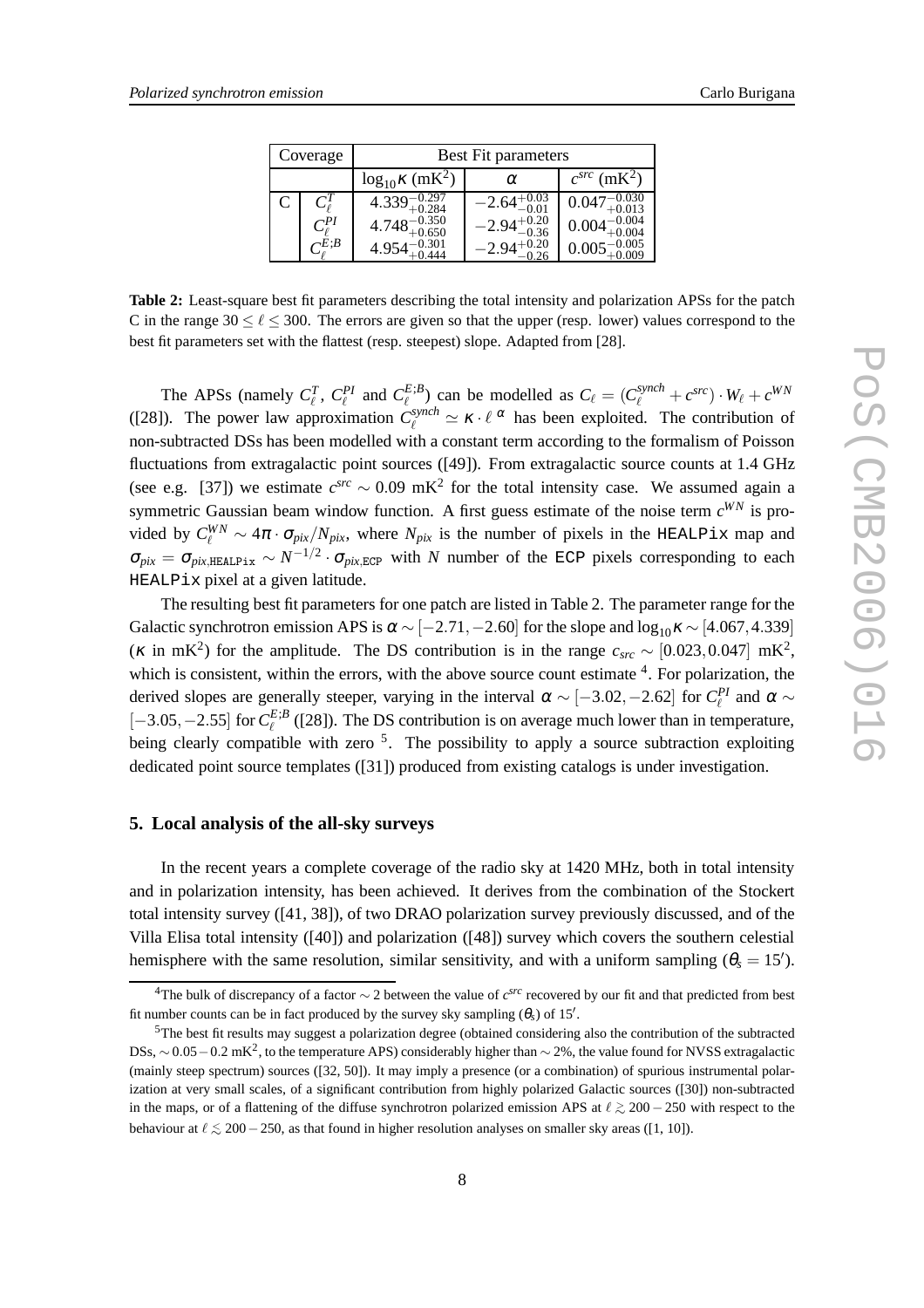

**Figure 5:** Results of the local APS analysis for the total and polarization intensity maps. The results for the *E* and *B* modes are very similar to those found for *PI*.

A first APS analysis of the preliminary version of these all-sky surveys for representative Galactic cuts has been presented in [8]. Great efforts have been recently dedicated to the intercalibration of the various sky areas and further improvements are forseen. The present analysis is based on an updated version of the all-sky polarization survey. As evident, diffuse synchrotron correlation properties depend on the considered sky areas. We present here preliminary results of the first APS local analysis on the whole sky ([29, 26]), previously anticipated in [7]. By using HEALPix tessellation, we divide the sky in patches of a size of  $\simeq 14.7^{\circ}$  which allows to accurately compute the APSs <sup>6</sup> at  $\ell \gtrsim 60$  (while angular resolution limits the analysis to  $\ell \lesssim 300$ ). We then fit the APSs with the same parametrization of Sect. 4.1, by previously removing bright discrete sources in total intensity as in Sect. 4.1. The result is shown in Fig. 5. Clearly, both the APS amplitude (reported here at a reference multipole  $\ell = 100$ ) and the spectral index exibit very different patterns in total intensity and polarization, much more related to the Galactic latitude in the former case. In total intensity we find a certain APS steepening for increasing power while this kind of correlation does not appear in polarization, or, in other words, the region at relatively higher power and flatter APS in the  $C_{\ell=100}$ - $\alpha$  plane is more populated in polarization than in total intensity.

#### **6. Comparison with CMB polarization anisotropy**

The accurate measure of the *E* mode is of particular relevance for breaking the existing degeneracy in cosmological parameter estimation when only temperature anisotropy data are available (e.g. [4, 14]). The detection of the primordial *B* mode is of fundamental importance for testing

<sup>6</sup>We derived the *T* and *PI* APSs both passing through the computation of the angular correlation function and directly with anafast to check the reliability of the found results.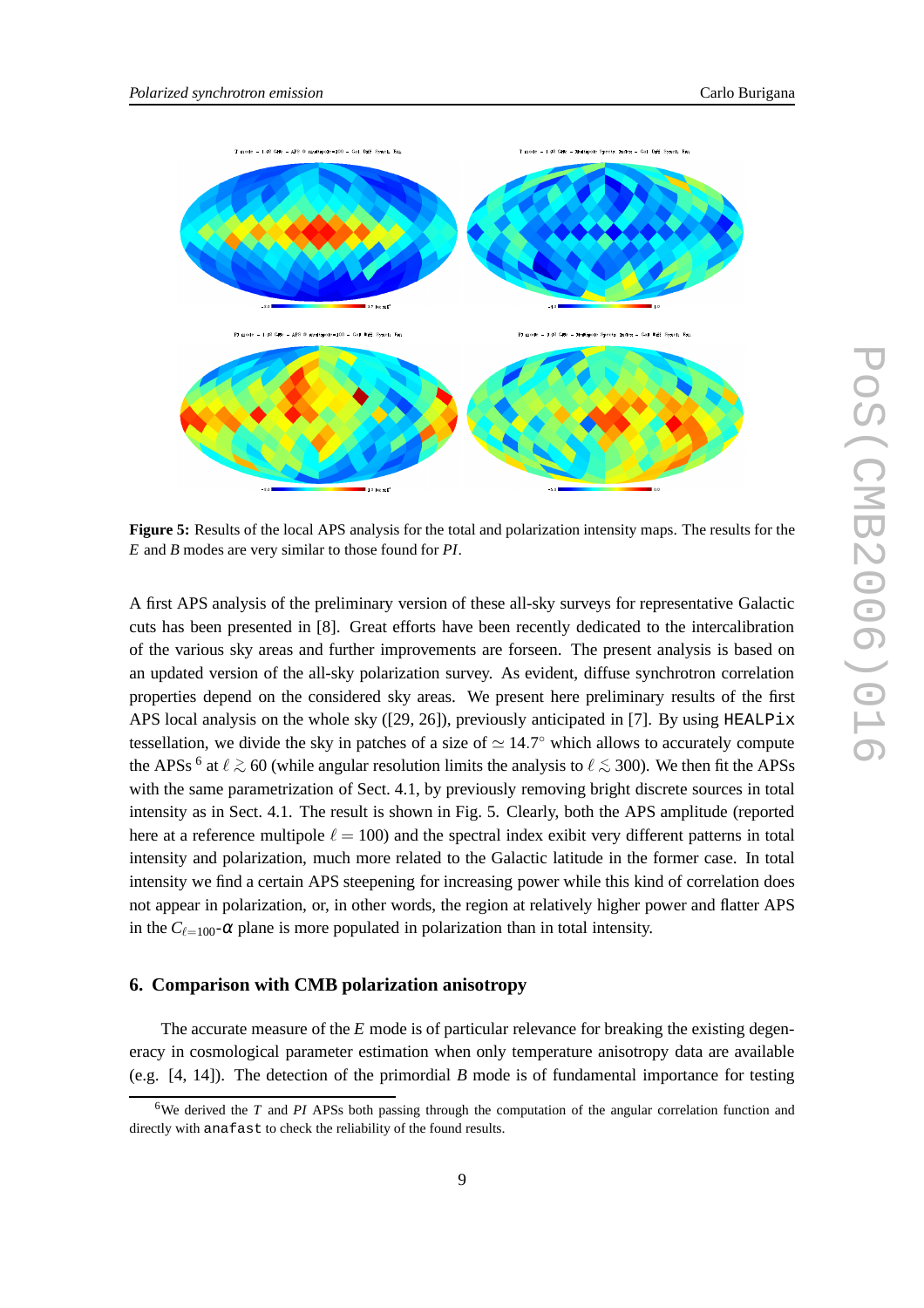

**Figure 6:** Comparison between the *E* and *B* modes (right panel) and the *T E* mode (left panels) of the CMB anisotropy at 70 GHz and of the Galactic polarized synchrotron foreground. Dotted and solid lines: CMB *E* and *B* mode for two different tensor to scalar ratios (thin line  $T/S = 0.005$ , thick line  $T/S = 0.5$ ). Dashed lines: uncertainty associated to the cosmic and sampling variance for a sky coverage of ∼ 3% and a binning of 10% in  $\ell$ . Three dots-dashes: average of the *E* and *B* modes extrapolated from the whole DRAO survey for the spectral indices  $\beta = -2.8$  and  $-3$ , respectively. The anafast results have been divided by the window function to correct for beam smoothing. Thick long dashed line: the same as above but with a mask at  $|b| < 20$  for  $\beta = -3$ . Dashed (dot-dashed) power law: best fit result corresponding to Patch B (resp. C), rescaled in frequency as above. The CMB  $TE$  mode (thick solid line) is for  $T/S = 0.005$ ; the corresponding cosmic variance (without binning in  $\ell$ ) identified by the thin solid lines assumes all-sky coverage. Dots: extrapolated DRAO *TE* mode for a spectral index  $\beta = -3$ . Dashes (dot-dashes): as above but masking the region at  $|b| \le 5^{\circ}$  and adopting  $\beta = -2.8$  ( $\beta = -3$ ). Three dots-dashes: as above but excluding the region at  $|b| \le 20^{\circ}$  ( $\beta = -2.8$ ). Top and bottom panels are identical but with a different choice of the multipole and power range, for a better view of the results. The results are in terms of thermodynamic temperature, as usual in CMB studies. Adapted from [28].

the existence of a stochastic cosmological background of gravitational waves (e.g. [23]). The frequency range 60−80 GHz seems the less contaminated by Galactic synchrotron and dust foregrounds in both temperature ([2]) and polarization ([33]) at angular scales  $\gtrsim 1^{\circ}$ .

We have extrapolated the APS for the *E* and *B* modes derived from the DRAO survey analysis to 70 GHz and compared it with the APS of the CMB polarization anisotropy for a ΛCDM model including scalar and tensor perturbations compatible with the recent WMAP 3 years results<sup>7</sup>  $(146)$ . The results of this comparison  $(28)$  are displayed in Fig. 6 for two choices of the temperature spectral index ( $\beta = -2.8, -3$ ). The APS extrapolated from the entire DRAO survey is also shown. It exceeds the CMB *E* mode even at the peak at  $\ell \sim 100$  for  $\beta = -2.8$ . For  $\beta = -3$  the two APSs are almost comparable. Fig. 6 shows also the APS extrapolated from the DRAO survey excluding the region  $|b| \le 20^\circ$  and adopting  $\beta = -3$ . Such a sky mask reduces the Galactic APS

<sup>7</sup>http://lambda.gsfc.nasa.gov/product/map/current/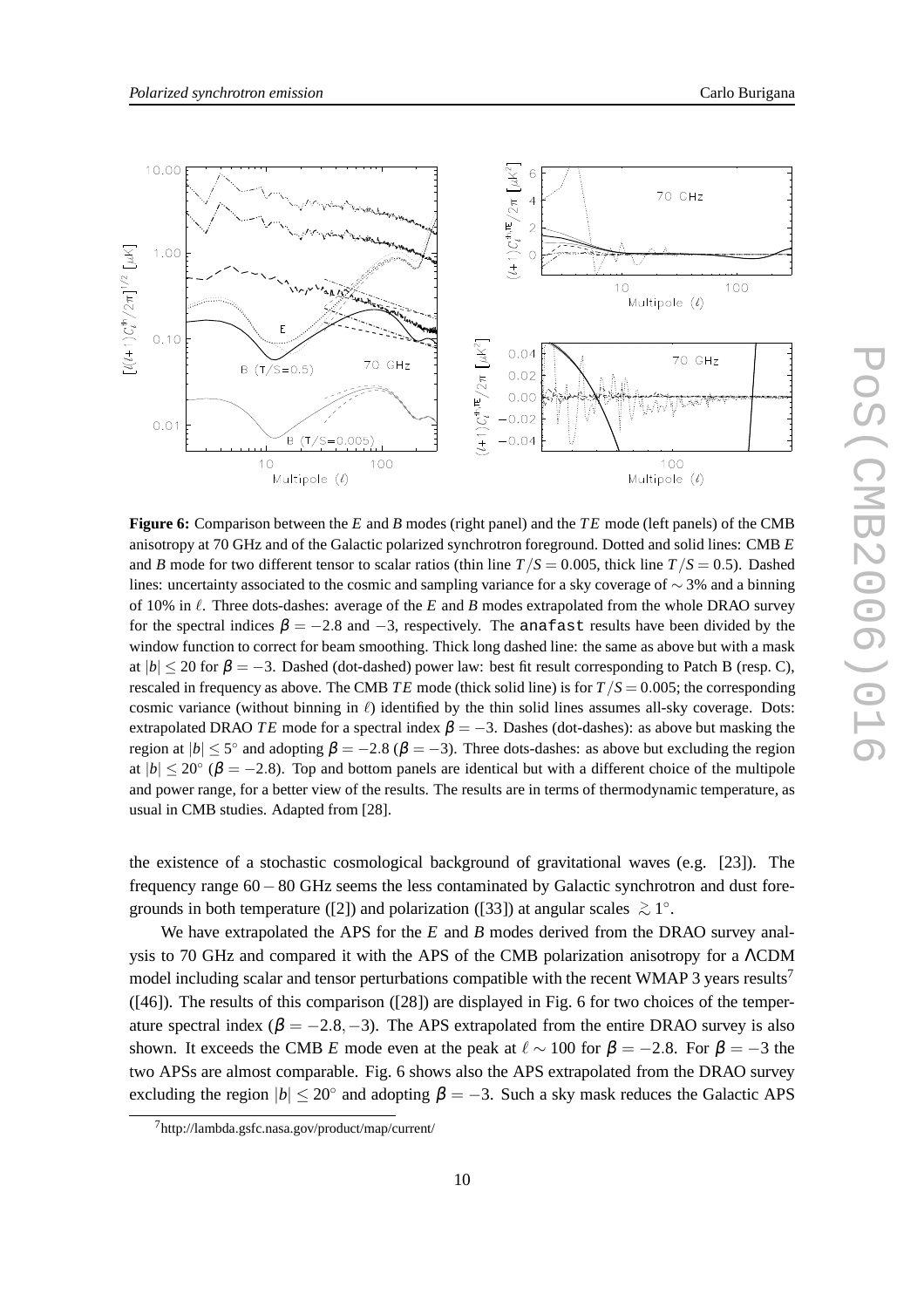below the CMB *E* mode for  $\ell \gtrsim 50$ . In this case the CMB *B* mode peak at  $\ell \sim 100$  is comparable to (or exceeds) the synchrotron signal for tensor to scalar ratios  $T/S \gtrsim 0.5$ . For the three patches and  $T/S \gtrsim 0.5$  the cosmological *B* mode peak at  $\ell \sim 100$  is comparable to (or exceeds) the Galactic synchrotron signal extrapolated with  $\beta \simeq -2.8$ , while it is larger by a factor  $\gtrsim 2$  (in terms of  $\sqrt{C_{\ell}}$ ) for  $\beta \simeq -3$ . Furthermore, a separation of the Galactic synchrotron polarized signal from the CMB signal with an accuracy of  $\sim 5 - 10\%$  (in terms of  $\sqrt{C_{\ell}}$ ) would allow to detect the CMB *B* mode peak at  $\ell \sim 100$  even for  $T/S \sim 0.005$  if  $\beta \simeq -3$ . Similar results for the detection of the B mode peak at  $\ell \sim 100$  have been obtained by [10] based on 1.4 GHz Effelsberg polarization observations of a small region with exceptionally low Galactic foreground contamination, though at  $\ell \sim$  few  $\times$  100 the CMB *B* mode is expected to be dominated by the *B* mode generated by lensing ([57]). We note also that for a sky coverage comparable with those of the considered patches (∼ 3%) the cosmic and sampling variance does not significantly limit the accuracy of the CMB mode recovery at  $\ell \gtrsim$  some  $\times 10$ .

The CMB *TE* correlation sets constrains on the reionization history from the power at low multipoles and on the nature of primordial fluctuations from the series of peaks and antipeaks. In Fig. 6 we compare the *TE* mode APS of the Galactic emission extrapolated at 70 GHz with the CMB one. The APS of the whole DRAO survey indicates a significant Galactic contamination at  $\ell \lesssim$  few × 10 even for  $\beta \simeq -3$ . The use of a proper Galactic mask (e.g. excluding regions with  $|b|$  ≤ 5° for  $\beta \sim -3$  or  $|b|$  ≤ 20° for  $\beta \sim -2.8$ ) largely reduces the Galactic foreground contamination even at low multipoles. For the three cold patches the Galactic *T E* mode is fully negligible compared to the CMB one independently of the adopted  $\beta$ . The *TE* mode antipeak at  $\ell \sim 150$ turns out to be very weakly affected by Galactic synchrotron contamination in all cases. These considerations ([28]) further support the reliability of the *T E* mode measure performed by WMAP and of the derived conclusions on the epoch of reionization and of a dominance of adiabatic perturbations and existence of superhorizon temperature fluctuations at decoupling ([24, 33]) confirming the inflationary paradigm ([35]).

The comparison of WMAP 3yr results on polarized foregrounds with those derived from radio surveys is of particular interest in the case of all-sky coverage. For a better comparison, we applied to the all-sky 1.4 GHz polarization map the same polarization mask considered by the WMAP team, which excludes  $\simeq 24\%$  of sky (mainly the Galactic plane and the NPS). In this comparison, we exploit a first order correction for Faraday depolarization by increasing the 1.4 GHz polarized APS of a factor 1/0.85 corresponding to a typical value of  $RM \sim 15$  rad/m<sup>2</sup>, as inferred from Sect. 3, before applying a simple power law frequency extrapolation with constant  $\beta$  to WMAP and PLANCK  $<sup>8</sup>$  frequencies. The result is shown in Fig. 7. It can be easily compared with Fig. 17</sup> of [33]. Clearly, radio data are more sensitive to synchrotron emission. This opportunity reflects into the more accurate and regular APS shape, particularly at  $\ell \gtrsim 10$  where the intercalibration of the various sky areas is less critical. At  $v < 40$  GHz there is a good agreement between the average APSs extrapolated from radio surveys and those derived with WMAP, which includes the overall contribution of polarized foregrounds. In spite of the difficulty to fully understand the complexity of ISM structure and depolarization effects because of the role of various physical processes (tur-

<sup>8</sup>http://www.rssd.esa.int/planck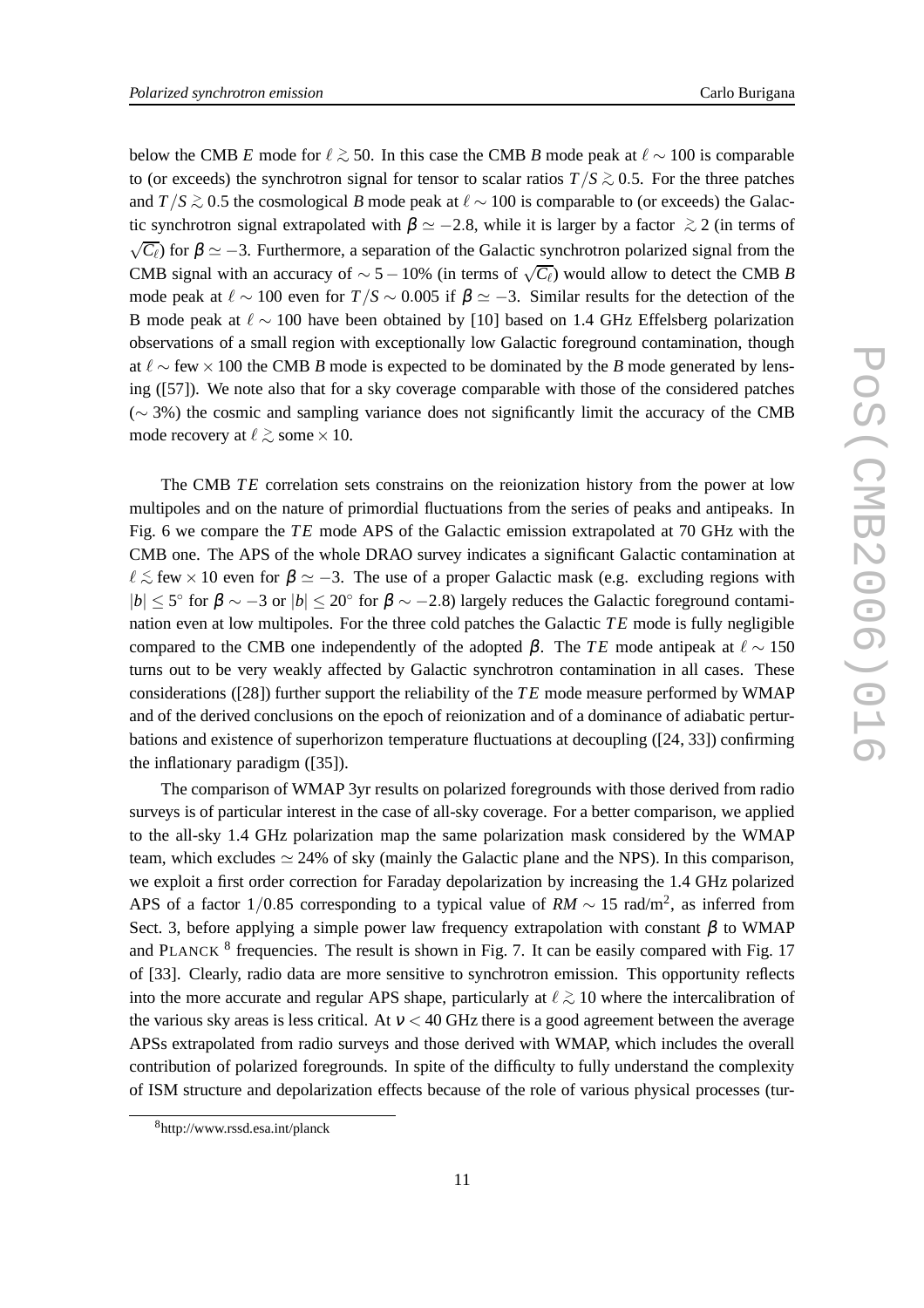

**Figure 7:** Galactic synchrotron APSs (*E* mode, except for (green) short dashes that refer to *B* mode at 60.3 GHz, for comparison) of the Galactic synchrotron emission extrapolated to  $v$  / GHz = 22.8, 30.3, 36.9, 60.3, 70, 100 (from top to bottom) from the 1.4 GHz all-sky survey applying the WMAP polarization mask. For a better comparison with Fig. 17 of [33], the APSs have been divided by the window function to account for beam smoothing and partially correct the power at  $\ell \sim 100-200$ , but the power increasing at  $\ell \gtrsim 200$  is clearly non-physical (at 22.8 GHz the smoothed APS is also shown).

bulences in both the Galactic magnetic field and the ISM electron density depolarizing the diffuse synchrotron emission (see [20]), foreground magneto-ionic structures (Faraday screens) modulating the background synchrotron diffuse emission (see [55, 51]), probably more relevant at smaller scales), this agreement supports the idea that the bulk of the correlation properties of the microwave synchrotron polarized emission at  $\ell \lesssim 300$  can be mapped on the basis of radio data resorting to relatively simple Faraday depolarization arguments and frequency rescaling. On the contrary, in the V band the WMAP foreground APS is about a factor of two above that extrapolated from radio surveys. If not explained by an unlikely significant frequency flattening of the synchrotron polarized emission at  $v \gtrsim 40$  GHz with respect to the behaviour at  $v \lesssim 40$  GHz, this discrepancy can be only explained in terms of additional polarized contributions in the V band (with a global power similar to that of the diffuse synchrotron emission), to be probably ascribed to polarized dust emission.

**Acknowledgements –** We warmly thank R. Beck, P. Leahy, T.A.T. Spoelstra, L. Toffolatti, M. Tucci, and R. Wielebinski for useful discussions. Some of the results in this paper have been derived using HEALPix ([18]). The use of the CMBFAST code (version 4.5.1) is acknowledged. L.L.P. was supported for this research through a stipend from the International Max Planck Research School (IMPRS) for Radio and Infrared Astronomy at the universities of Bonn and Cologne.

# **References**

[1] Baccigalupi, C., Burigana, C., Perrotta, F., et al., 2001, A&A, 372, 8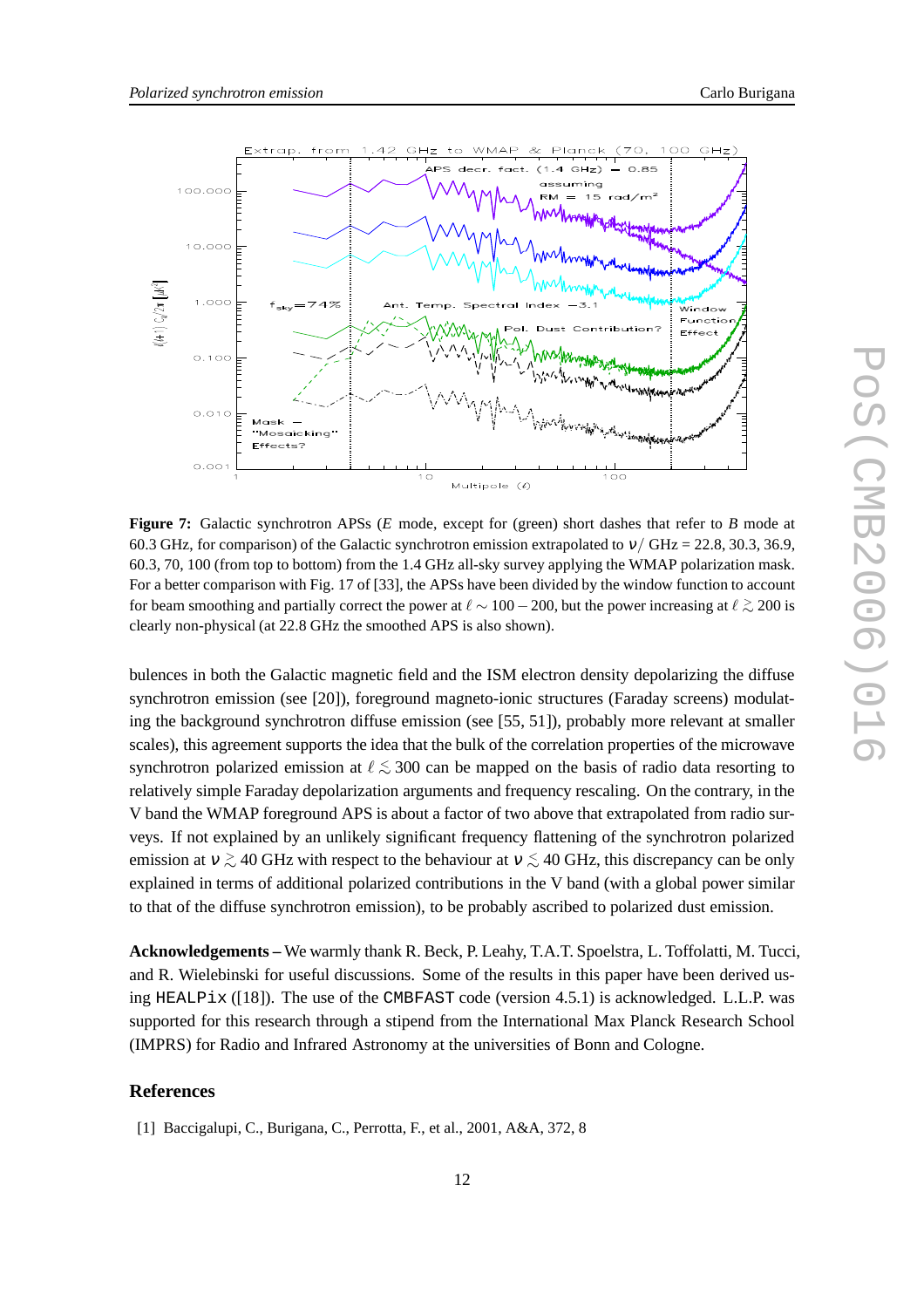- [2] Bennett, C. L., Hill, R. S., Hinshaw, G., et al., 2003, ApJS, 148, 97
- [3] Bingham, R. G., 1967, MNRAS, 137, 157
- [4] Bond, J. R., Davis, R. L., Steinhardt, P. J., 1995 ApL&C, 32, 53
- [5] Brouw, W. N., Spoelstra, T. A. T., 1976, A&AS, 26, 129
- [6] Burigana, C., La Porta, L., 2002, in Astrophysical Polarized Background, AIP Conf. Proc. 609, 54, astro-ph/0202439
- [7] Burigana, C., La Porta, L., Reich, P., Reich, W., 2005, talk at the Workshop "Polarisation 2005 Sky polarisation at far-infrared to radio wavelengths: The Galactic Screen before the Cosmic Microwave Background", University Paris-XI campus, September 12-15, 2005
- [8] Burigana, C., La Porta, L., Reich, P., Reich, W., 2006, AN, 327, No. 5/6, 491
- [9] Burn, B. J. 1966, MNRAS, 133, 67
- [10] Carretti, E., Poppi, S., Reich, W., et al., 2006, MNRAS, 367, 132
- [11] Chepurnov, A. V., 1999, Astron. Astrophys. Trans., 17, 281
- [12] Cho, J., Lazarian, A., 2002, ApJ, 575, L63
- [13] Dineen, P., Coles, P., 2005, MNRAS, 362, 403
- [14] Efstathiou, G., Bond, J. R., 1999, MNRAS, 304, 75
- [15] Egger, R. J., Aschenbach, B., 1995, A&A, 294, L25
- [16] Gardner, F. F., Whiteoak, J. B., 1966, ARA&A, 4, 245
- [17] Ginzburg, V. L., Syrovatski, S. I., 1965, ARA&A, 3, 297
- [18] Górski, K. M., Hivon, E., Banday, A. J., et al., 2005, ApJ, 622, 759
- [19] Haslam, C. G. T., 1974, A&AS,15,333
- [20] Haverkorn, M., Katgert, P., de Bruyn, A. G., 2004, A&A, 427, 549
- [21] Johnston-Hollitt, M., Hollitt, C. P., Ekers, R. D., 2004, in The Magnetized Interstellar Medium, ed. B. Uyaniker, W. Reich, R. Wielebinski (Copernicus GmbH), 13, http://www.mpifr-bonn.mpg.de/div/konti/antalya/contrib.html
- [22] Kamionkowski, M., Kosowsky, A., Stebbins, A., 1997, Phys.Rev. D, 55, 7368
- [23] Knox, L., Turner, M. S., 1994, PhRvL, 73, 3347
- [24] Kogut, A., 2003, NewAR, 47, 977
- [25] Kosowsky, A., 1999, NewAR, 43, 157
- [26] La Porta, L., 2006, *PhD Thesis*, Bonn University, Germany, in prep.
- [27] La Porta, L., Burigana, C., 2006, A&A, in press, astro-ph/0601371
- [28] La Porta, L., Burigana, C., Reich, W., Reich, P., 2006, A&AL, in press, astro-ph/0606xxx
- [29] La Porta, L., Burigana, C., Reich, W., Reich, P., 2006, in prep.
- [30] Manchester, R. N., Han, J. L., Qiao, G. J., 1998, MNRAS, 295, 280
- [31] Massardi, M., Gonzalez-Nuevo, J., De Zotti, G., 2006, this conference